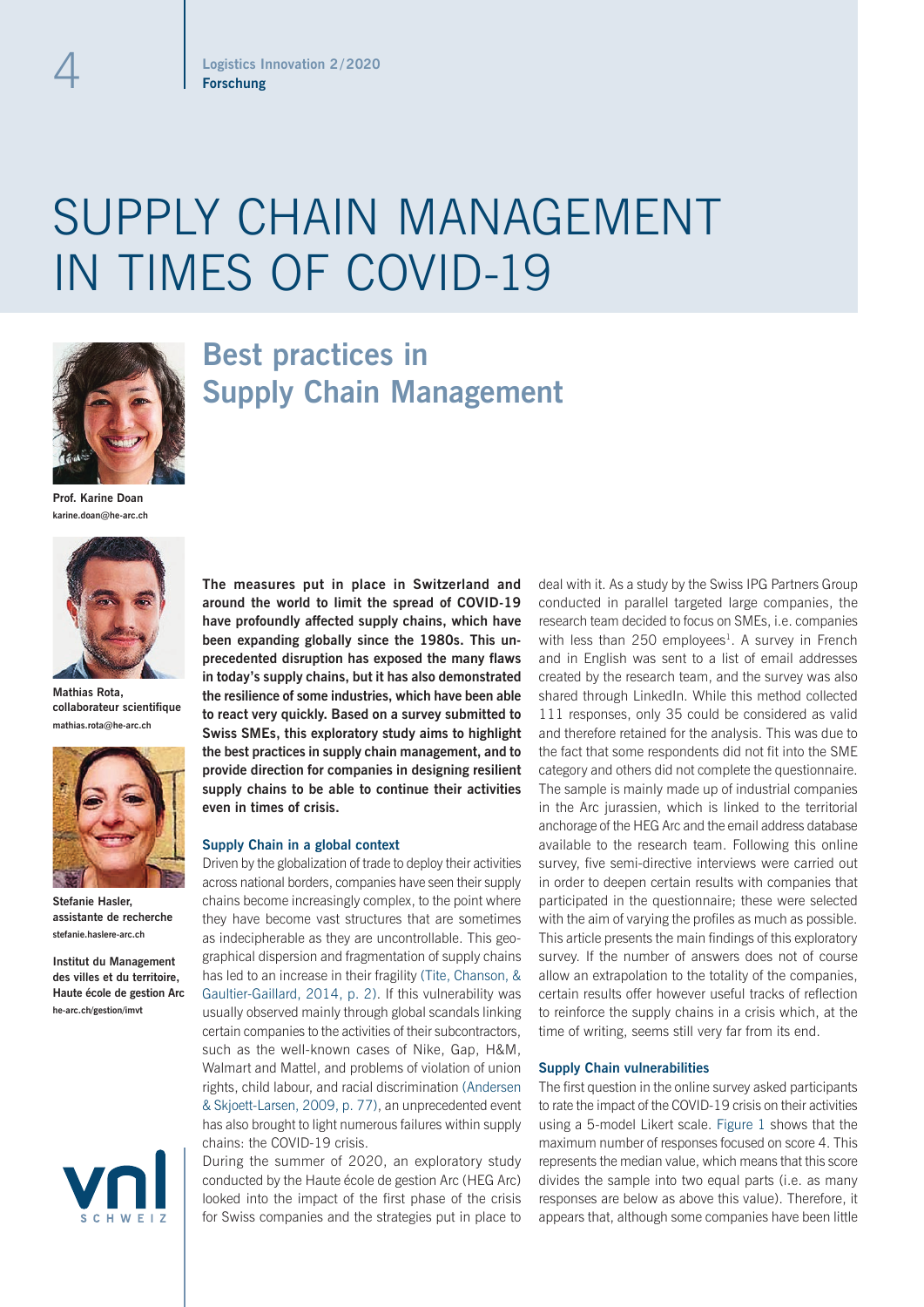$N = 35$  $Mean = 3.43$  $Median = 4$ 

# From 1 to 5, to what extend do you estimate that your activities have been affected by the COVID-19 crisis?

# **not affected at all very affected**

| $n = 4$ | $n = 5$ | $n = 6$ | $n = 12$ | $n = 8$ |
|---------|---------|---------|----------|---------|
|         |         |         |          |         |

or not at all affected by the crisis, the effect of the crisis appears to have impacted most of them. Let us recall here that the majority of responses were collected between July and August. Considering the persistence of the crisis, an updated study would probably find an average even higher than this already high value. Finally, still on this question, a closer analysis of the results reveals a slight correlation between company size and the impact of the crisis. Indeed, it seems that the more companies have employees, the more they have been affected by the sanitary situation. However, this trend could not be considered statistically significant, i.e. the link between company size and vulnerability would require more respondents to be validated or challenged.

The questionnaire then focused on the concrete effects of the crisis on companies' supply chain activities. Participants were asked to estimate the degree of vulnerability of their supply chain based on 15 items selected from a literature review. Figure 2 presents the results and ranks the responses according to the average score given to each category, from the most vulnerable to the least vulnerable (the number of responses is indicated to the right of each item). With an average score of 3.6 out of a maximum score of 5, the «No or poor forecasting» item stands out clearly from the other responses. It is also interesting to highlight that four of the first five responses directly concern the relationship with customers and suppliers. As far as demand is concerned, the semidirective interviews confirmed the difficulties inherent in establishing forecasts. Indeed, as most companies look to the past to estimate the future, the pandemic has further accentuated the uncertainty that was already part of the prediction exercise: "customers did not want to provide forecasts, whereas they usually give good ones" (Benjamin Rindlisbacher, head of the sales back-office at Camille Bloch). On the upstream side of the supply chain, the results presented in Figure 2 show that "Dependency on suppliers" and "Frequent delays of suppliers" are also among the elements considered most vulnerable by participants. Thus, a supply problem can have cascading repercussions: "if one component is missing, it creates delays on the entire supply chain" (Bruno Pedrazzini, Operations & Planning Manager at Parmigiani).

## **Measures to respond to COVID-19**

To find out how companies reacted to the crisis, the questionnaire submitted a list of measures to participants based on a literature review. Participants were asked to indicate the measures implemented in three ways (implemented before the crisis, implemented during the crisis and not implemented) and then to evaluate their effectiveness – from 1 (not at all effective) to 5 (very effective). Figure 3 groups all the results and ranks the proposed items according to their effectiveness. It should be noted, however, that some of the scores are based on very low numbers, as measures that were rarely implemented logically received little evaluation of effectiveness.

With regard to the first part of this question, many measures had already been implemented by companies before the crisis (in red in Figure 3). Thus, 22 respondents (out of 35) indicated that they had already developed close collaboration with their suppliers, 21 had done the same with their customers, and 20 had analyzed their dependency on their suppliers (identification of 1st and 2nd tier suppliers). The semi-directive interviews confirmed the importance companies attach to increasing visibility in their supply chain: "we have a good mapping of our suppliers. It is work that we have been doing for a long time, in order to have a better traceability on our products and to make responsible purchases" (Christophe Pot, Director at Spontis SA). For the most rarely implemented measures (in blue in Figure 3), it is very interesting to note that the least cited elements concern all the new technologies. Thus, among the companies in the sample, not even one indicated that they use "smart contracts based on blockchain technology" or "data-driven decision-making", and only two companies use the "Internet of Things". Three elements can explain this limited deployment of new technologies. First of all, during the semi-directive interviews, managers explained that, despite their desire to increase the transparency of their supply chain, they lack time to develop these technological tools. Other participants declared that they see few advantages in the approach and fear an unnecessary complexification of their supply chain: "the risk is to set up a process too complex for few results" (Christophe Pot, Director at Spontis SA). Finally, some see the adoption of new technologies as being hindered by a high dependency on their most important customers. Indeed, customers sometimes withhold certain information, such as sales figures. Still on the first part of the question, the analysis of the answers allows us to discover which measures were favored during the crisis to reinforce the resilience of companies' supply chains. Among the **Figure 1: Impact of the crisis**

**1** www.kmu.admin.ch/ kmu/fr/home/faits-ettendances/politique-pmefaits-et-chiffres.html (accessed 28 October 2020)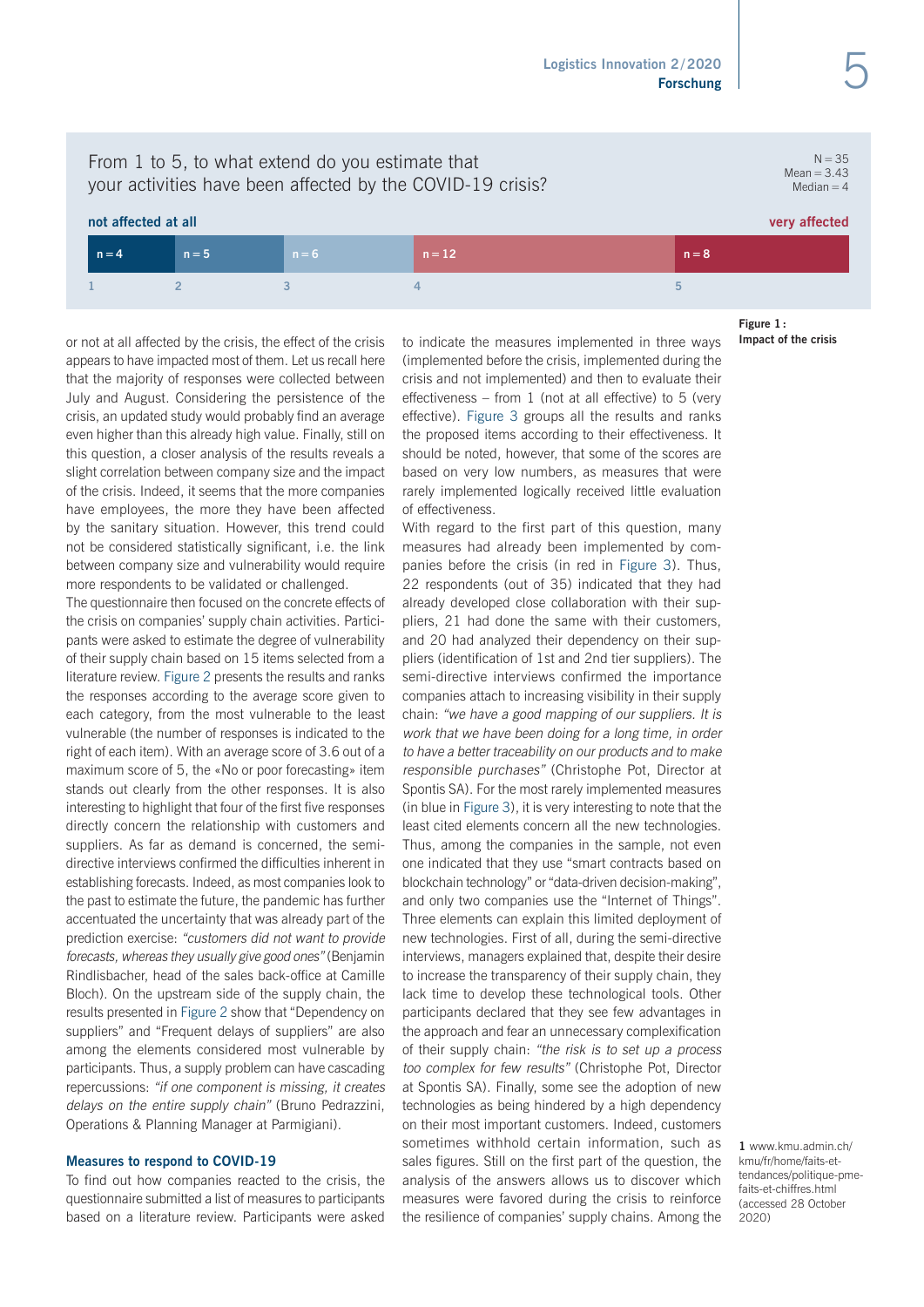

# From 1 to 5, where has your Supply Chain been the most vulnerable?

**Figure 2: Vulnerabilities**

measures that derive the most from the sanitary situation, 10 respondents reported using scenario planning, 8 had to implement an HR contingency plan, 7 sought to increase visibility on their supply chain activities and, finally, 6 announced that they had looked for alternative distribution channels.

How did participants rate the impact of these measures? To find out, the average of the effectiveness scores for each of the proposed measures was calculated and then the measures were ranked according to that score (Figure 3). The importance of collaboration among supply chain stakeholders clearly stands out from this ranking. For example, collaboration with suppliers ranked first in terms of the most effective measures (4.13 out of 5), the development of close collaboration with customers ranked third (3.9) and the development of close collaboration with logistics providers ranked fifth (3.89). Collaboration within the supply chain is therefore essential to overcome crisis. This point was also confirmed during the semi-structured interviews: "we spoke with three key suppliers that we could not easily replace, to be informed of their perception of the situation and to find out whether they were able to deliver or not" (Christian Spoerl, Managing Director at Idonus Sarl); "from March to June, we held weekly meetings with our active suppliers to find out how they were managing the situation, and then we compiled the data obtained to send them to our partners' crisis managers" (Christophe Pot, Director at Spontis SA). While most companies already had effective collaboration tools – such as VMI (Vendor Managed Inventory) – before the crisis, which allowed for better responsiveness, it was still necessary to further strengthen the relationship: "when the crisis started, we approached our main customers and asked them for which products they could not afford a shortage, then we worked on these products in priority to guarantee supply, either through in-house production or through partnerships with subcontractors or suppliers" (Vladmir Zennaro, CEO at Bergeon SA). In the online questionnaire, some respondents also called out the importance of multiple sourcing and the need to have suppliers located in different countries – or even continents – to avoid supply disruptions. Figure 3 shows that the two other most effective measures concern increasing supply chain visibility (3.95) and holding safety stocks (3.89). Visibility remains a major challenge for companies. While visibility is related to the desire for improved collaboration discussed above, holding safety stocks was the subject of many comments in the semistructured interviews. Most of the managers explained that they had built up stocks in anticipation of the aftermath of the crisis: "if safety stocks already existed before, we asked our hazelnut supplier to increase its stock in order to bring in as many hazelnuts as possible before possible customs closures or quarantine of drivers" (Benjamin Rindlisbacher, head of the sales backoffice at Camille Bloch); "we have set up a procurement strategy called 'coronastock', for which we have injected several million Swiss francs in order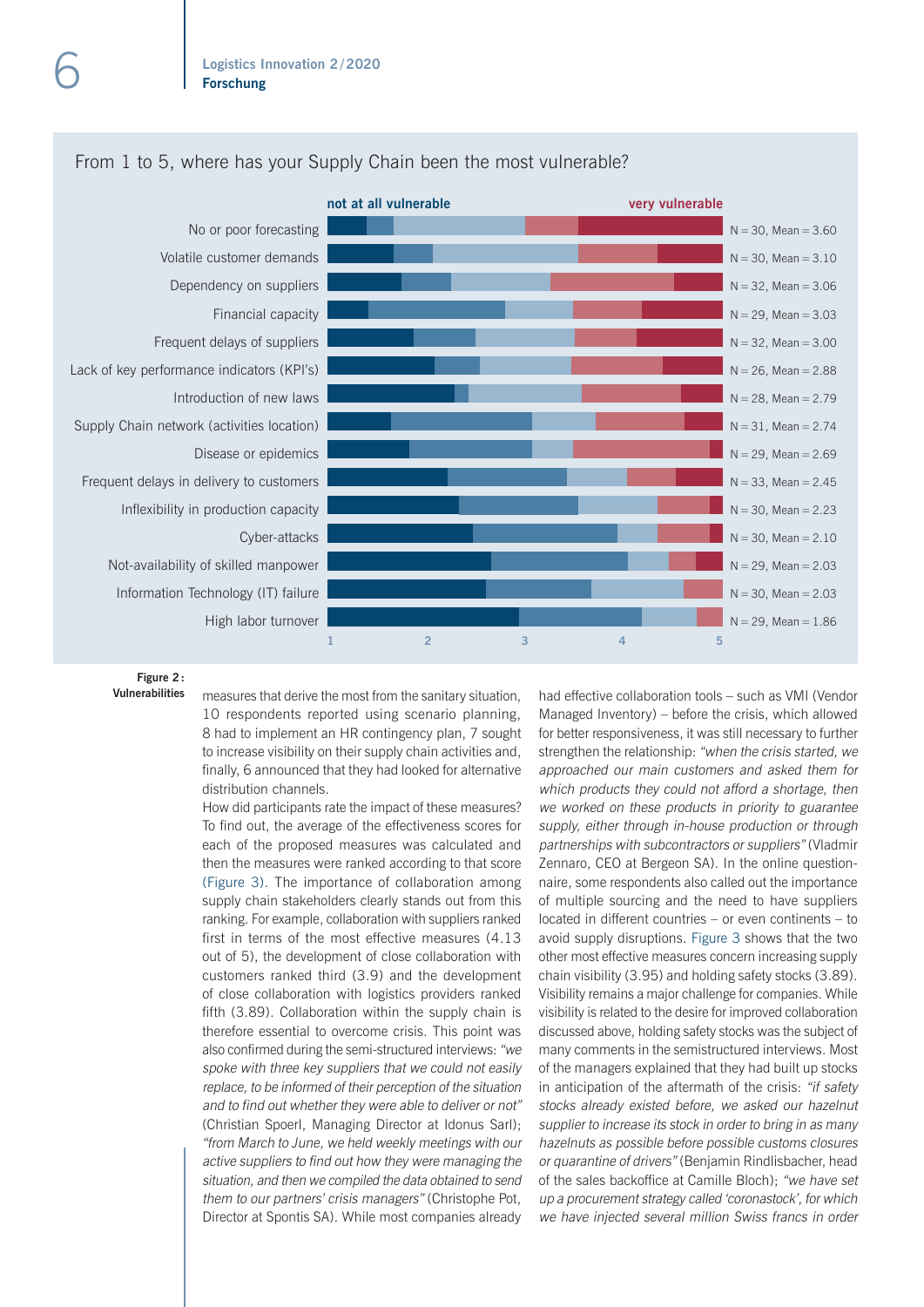To respond to the COVID-19 crisis, which of the following measures have supported your Supply Chain? Have these different measures been implemented before or during the sanitary crisis? From 1 to 5, how effective have these been?

Develop close collaboration with suppliers Increase Supply Chain network visibility Develop close collaboration with customers Hold safety stock Develop close collaboratino with logistics providers Business continuity planning Use of next generation ERP system Analyze the dependency on suppliers HR contingency plan Demand forecasting Identify backup production sites Audit of suppliers /logistics providers Scenarios planning Identify alternative distribution channel Use of IoT Use of smart contracts based on blockchain technology Data-driven decision making

| implemented before the crisis  during the crisis |                                         | not implemented  |          |
|--------------------------------------------------|-----------------------------------------|------------------|----------|
|                                                  | Mean of effectiveness = $4.13$ (n = 19) |                  | $N = 30$ |
|                                                  | $3.95(n=19)$                            |                  | $N = 26$ |
|                                                  | $\overline{3.9}$ (n = 23)               |                  | $N = 29$ |
|                                                  | $3.89(n=19)$                            |                  | $N = 29$ |
|                                                  | $3.89(n=18)$                            |                  | $N = 29$ |
|                                                  | $3.85(n=13)$                            |                  | $N = 24$ |
|                                                  | $3.83(n=6)$                             |                  | $N = 21$ |
|                                                  | $3.74(n=19)$                            |                  | $N = 25$ |
|                                                  | $3.58(n=12)$                            |                  | $N = 23$ |
|                                                  | $\overline{3.47}$ (n = 19)              |                  | $N = 27$ |
|                                                  | $3.4(n=10)$                             |                  | $N = 22$ |
|                                                  | $3.38(n=8)$                             |                  | $N = 24$ |
|                                                  | $3.33(n = 18)$                          |                  | $N = 28$ |
|                                                  | $3.27(n = 15)$                          |                  | $N = 27$ |
|                                                  | $3(n=2)$                                |                  | $N = 21$ |
| $2(n=1)$                                         |                                         |                  | $N = 20$ |
| $2(n=1)$                                         |                                         |                  | $N = 20$ |
| 1-not at all effective                           |                                         | 5-very effective |          |

**Figure 3: Measures taken**

to increase the level of our stock. We talked with our suppliers and guaranteed them business until the end of 2020 and even 2021, which allowed us to secure our orders and build up our stocks. This was our best action during this period" (Christophe Pot, Director at Spontis SA); "we modified our minimum stocks in order to raise them" (Christian Spoerl, Managing Director at Idonus Sarl); "we changed the minimum stock levels in our ERP system to strengthen strategic products and to lower other secondary products" (Vladmir Zennaro, CEO at Bergeon SA). In addition, some participants in the online questionnaire pointed out that the crisis has demonstrated the advantage of sourcing within national borders. Shortening supply chains and ensuring proximity to suppliers therefore appears to be a timely strategy, which seems to echo the phenomenon of "slowbalisation" (The Economist, 2019). Finally, to conclude on the measures judged the most effective, it is interesting to note that if the new generation of ERPs have rarely been implemented (only 4 companies of the sample use such systems), they seem relatively effective to fight against the impacts of the crisis (3.83 out of 6 respondents). Semi-structured interviews conducted following the online questionnaire revealed other good practices.

Some companies were able to put into practice crisis management committees already imagined before the crisis. For example, these committees were tasked to analyze the Swiss Federal Council's directives and then make concrete proposals to management, who were able to take quick decisions: "it's an effective measure: we know our skills, we know what to decide, we know in advance what to do. A protocol had even been drawn up to find out which products to prioritize in the event of a problem" (Benjamin Rindlisbacher, Head of Sales Back Office at Camille Bloch). Other participants in the interviews saw the internalization of production as another good practice against the crisis: "before, we were very dependent on our subcontracting network, whereas today we have taken everything possible in-house. This allows us to have an internalized supply chain with our own production workshop" (Vladmir Zennaro, CEO at Bergeon SA). This company has even managed to adapt its business model at the height of the crisis: "as we have been importing cleaning products for work surfaces for decades, we have privileged contacts with companies certified by the Chinese government. We have therefore had access to formalized products that can be exported from China. In a few weeks, we obtained half a million